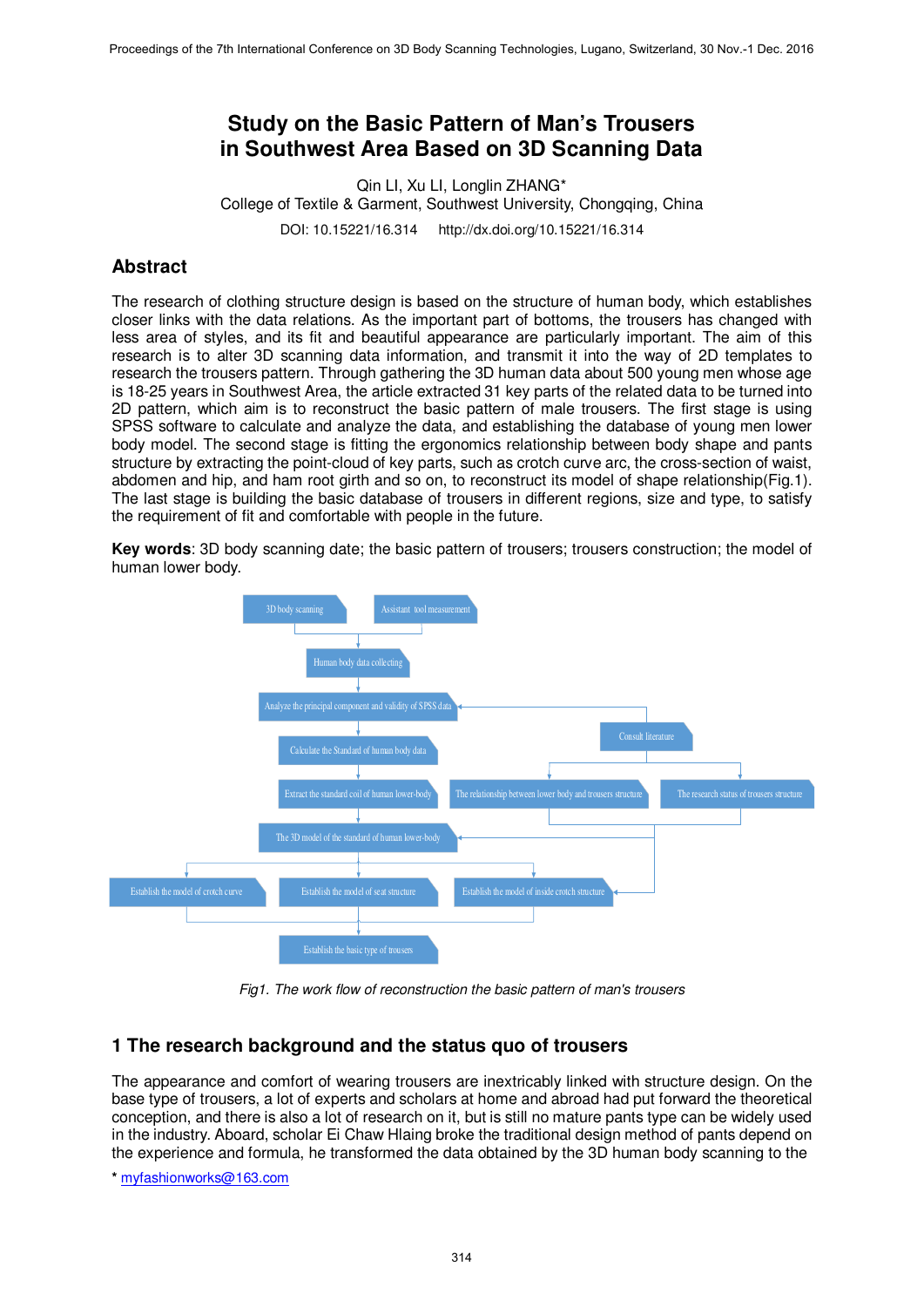body virtual model. This way is a breakthrough in research methods and approaches on trousers structure pattern through combining the virtual computer model and pattern design. Based on draping technique, the visiting scholar Xuyuan Tao used three-dimensional body scanning data to generate the human body model, and combined it with draping to create the trousers version, which was the further study on the problem of the relationship between the body and trousers structure. In researching for the process that size classification standard effect on different size versions of trousers, according to the difference of waist-buttock and waist-hip ratio, Adriana Petrova and other researchers who came from Cornell University studied the 24 participants ranging from 35 to 55 years old. They divided the subjects into three types such as the thin body, the standard body and the fat body. By extracting the cross section of wearing no loose and loose trousers experiment, they compared and analysed the distribution of the trouser loose quantity.

In the domestic, the researchers used the foreign research ideas of the three-dimensional human body measurement data combined with mathematical statistics analysis method, and they were more and more in-depth study on different types of clothing. But these research are more concentrated in the study of the relationship which is between whole or upper body and clothing structure. In the study of the lower body, there are more concentration in Pants crotch structure design, optimization of the female body, and establishing the pants pattern using mathematical regression model.

In the paper of "Virtual Design of Trousers Pattern Based on 3D Scanning Technology and Related 2D Templates", the author Wei Huanyun obtained the point cloud data using 3D scanner, and completed the processing of raw data and the extraction of tangent curves in GS reverse software. She realized the size adjustment and virtual design of trousers based on the model of human body and clothing, and established the database of trousers basic version design.

The book of "Study on jeans prototype based on body feature of male college students in chinese midwest" written by Zhang zhongqi, he told the readers of using 3D body scanner to get the three dimensional data of male college students in the Midwest, and made the extraction and analysis of lower body characteristic index to set up a fit jeans prototype. With the aid of the draping method, he also made the ergonomics and pants style into the study, which purpose was to provide a technical reference route for the deeper research on pants base type with different size.

This issue intents to use 3D body measurement data to establish the relationship model of the body and the trousers structure. On the one hand, the model will meet the individual requirement of different body types of women; On the other hand, it will provide reference for the mass customization of clothing production.

# **2 The establishment of the standard human body model in southwest china**

## **2.1 The data collection and processing**

In this article, the 3D cloud points model of 500 men aged 18-25 are obtained by 3D CaMega optical scanner, which is made in Beijing Bowei Hanson. The scanner can classify the collected data to set up the 3D human body model library of young men in Southwest Area. The cloud-points file is influenced by combination of multiple-view point clouds, model own reasons and the environmental factor and so on. We use GS reverse software to eliminate the external isolated points and repair data.

## **2.2 The data extraction**

The first stage is to consider the advantages and disadvantages of model automatic segmentation and the characteristic judge technology of human body contour; the second stage is the automatic acquisition the feature points to collect the data of 18 key parts of human body, which includes height, the distance of belt to knee, waist height, crotch height, the length of total leg , the length of the waist to hip, the length of the belt to hip, the length of seat, waist, hip, thigh circumference, knee circumference, ankle girth, the size of hip convex; the last stage is that we divide the coil data into width-to-height and real length. Geomagic Studio measurement tool is used to extract the coil width, and real length is measured by ProE( Fig.2).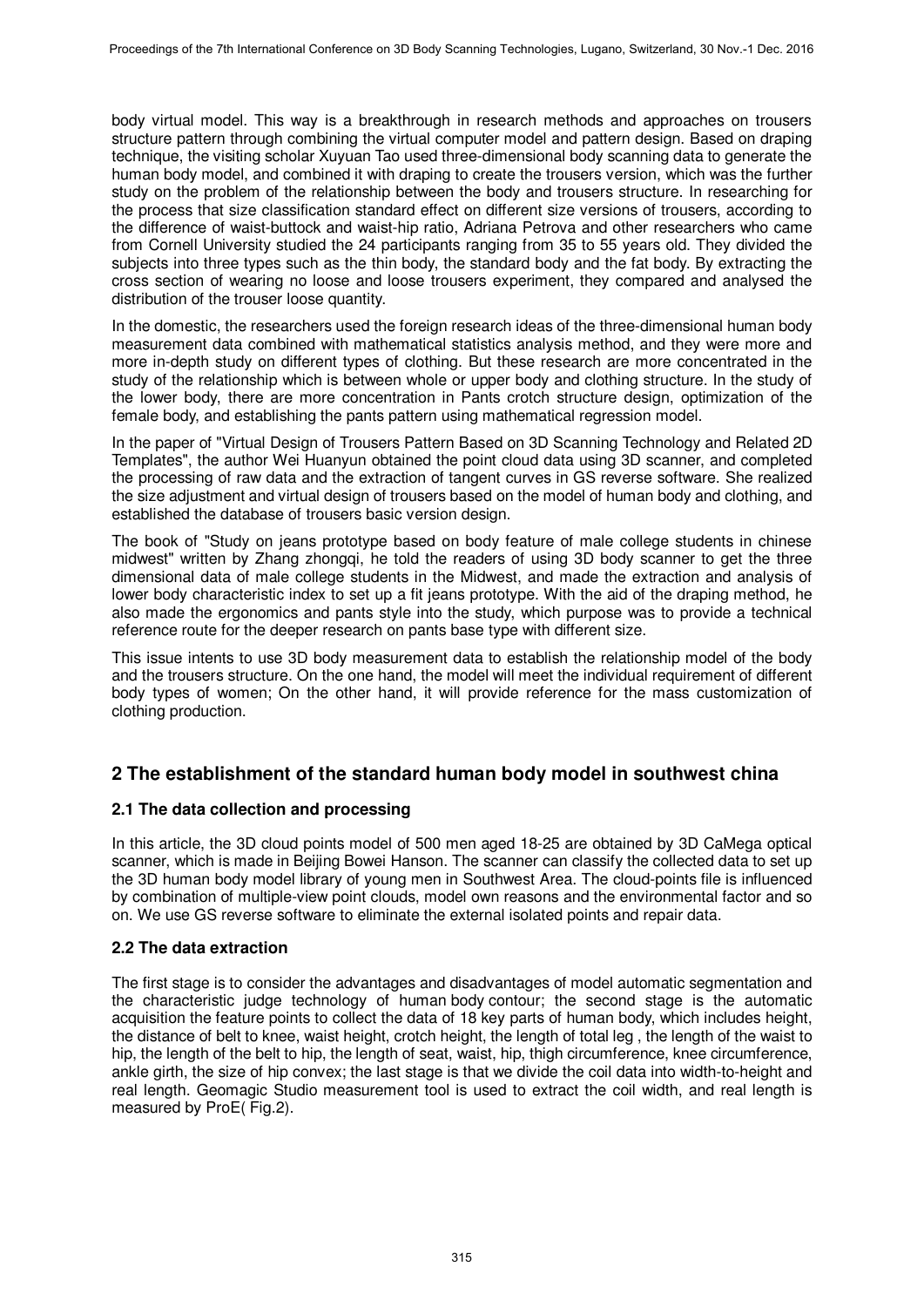

*Fig.2 The Sketch of extracting human feature line*

### **2.3 The modeling of human body standardization**

In the process of using SPSS software to process and analyze the data, the results show that the comparison of the analysis can directly reflect the status quo of the young man's body. In this way, every data value and its height of plane center to ground are weighted, and it can get the 15 key parts coil from waist-down position (Fig.3(a)).

The focus of surface modeling is to form a smooth transition surface by the discrete data point, and make it through or close to these discrete objects. Importing all parts' coil in 3DMAX, after the constraint of the weighted mean value for height, the upper body length, the waist-down position length and the arm length, which is placed on the basis of the weighted mean value of each position.

Because the control grid is mostly the concave and convex points of the human body contour, and the control points of each coil are equivalent. Through the control grid routing connecting all similar grid, we get the full body grid by supplementing cross section line (Fig.3(b)).



*Fig.3 The establishment of standard human body model in Southwest China*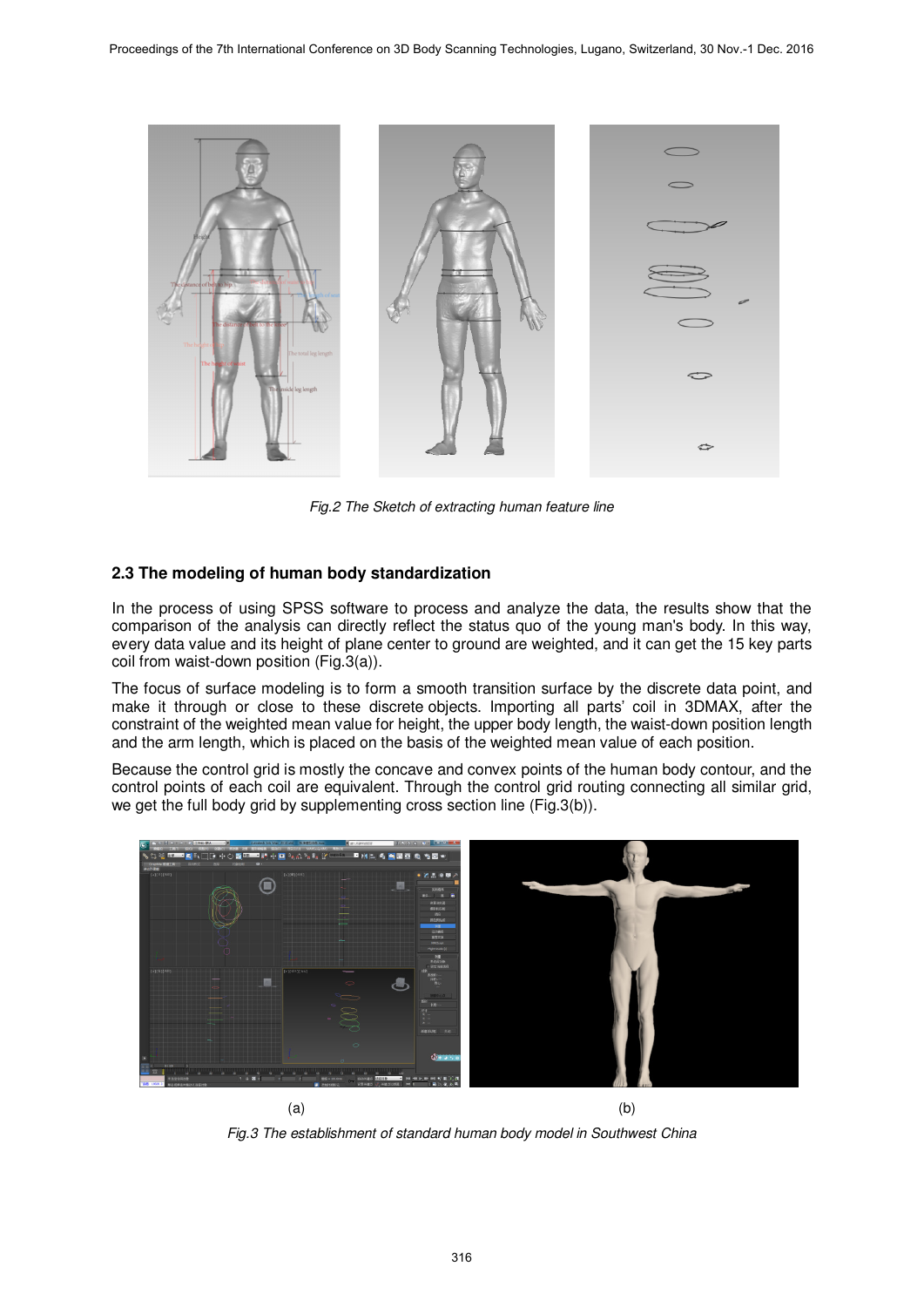# **3 Study on the prototype of male trousers in Southwest Area based on 3D body data**

### **3.1 The establishment of the trouser crotch curve model**

In this research, we study the men's fitting trousers basic model, the experimental results show that the waist-hip ratio is a key data to effect the pants. According to the position of waist, abdomen, hips and body center line, we use the way for creating a graphical cross section to extract the standard body model of the waist line section, and the circumference line section, the hip line section and the crotch curve section in 3dmax software(Fig.4), and export it into \*.dxf format. Then, re-import into Autocad, the software can use multi-line segment and measuring tool to process and operate the data.



*Fig.4 The sketch of extraction the lower body cross section* 

## **3.2 The establishment of seat structure model**

The collected data of the human body database shows the results, the waist-down position is complex and its different from different size. In order to design the waist dart, the researcher use the way of extracting the cross section for waist, abdomen and hip, which can make pants more fit on body by the rational design of waist dart.

### 3.2.1 The extraction the cross section of waist, abdomen and buttock

Firstly, according to the position of waist and abdomen in software 3dmax, we extraction of its cross section to obtain the three sections in the same coordinate system. Secondly, due to the asymmetry of the human body, the result lets the cross section are left-right asymmetry, it need to handle them symmetrical. Thirdly, import the \*.dxf format into Autocad, the ideal human coil can be obtained by using the multiple line segment function. Based on the method, we get the right-left side's full symmetry of the waist and abdomen buttocks cross section.

#### 3.2.2 The establishment the model of waist-hip loose

The study define the outside surrounding length as hip girth. In order to satisfy the basic requirement loose of body, we put one centimeter loose on the waist line as the trousers waist size, and it also means belt position. Figure 5 shows us that both the outer surrounding section and the waist belt section constitute the model of waist- hip loose.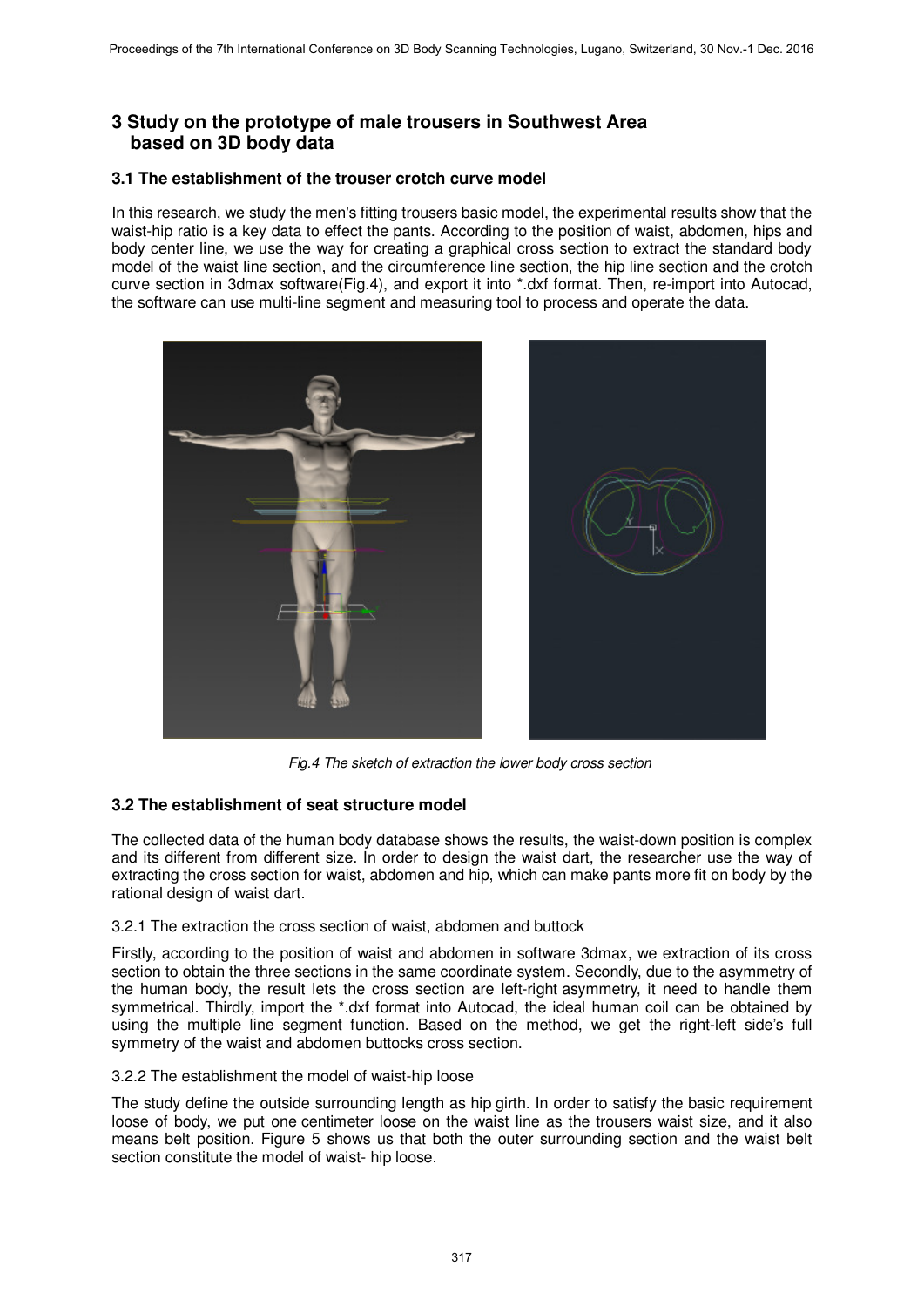#### 3.2.3 The establishment the loose model of curvature center

Firstly, setting the center of curvature can provide reference points for the study of the waist dart position and size. Secondly, the cross section of loose model has the left-right symmetry, we make the symmetric axis to let the cross section symmetrical. Thirdly, Fig 6 shows that Assuming the segment between symmetric axis and the outer surrounding is A, the segment between symmetric axis and belt position is B, and regarded its midpoint as O. Then, we draw horizontal line segment through O point, to make it perpendicular to the symmetrical line of section. Finally, take the b/2 length to the right of the points of intersection between segments and belt point, and set the trousers side seam position at intersection between the center of curvature line and belt to obtain point for the center of curvature O'.





*Fig.5 The loose model of lower body Fig.6 The loose model curvature center*

#### 3.2.4 The establishment of the waist dart

The waist dart means the difference between belt circumference and outer surrounding, is shown in Table 1.

*Table.1 The human hip dart size* 

| Belt surrounding | Outer surrounding | The amount of dart |
|------------------|-------------------|--------------------|
| 73cm             | 92cm              | 19cm               |

The loose model of waist-hip (Fig.7) shows that dart position is closely related to the waist-hip difference and body shape. Fig.8 tells us that the former central dart is very seldom. With the change of the outer surrounding curvature, the dart gradually increased, until the dart in protruding buttocks point is largest. According to the shape characteristics and the waist distribution, we provided the first dart position D1 in 50°direction to the left, setting the second dart D2 at side seam. Owing to the back dart is lager, two darts are set there, respectively called D3 and D4.

For distributing the size of dart legitimately, we need to make sure the middle of the dart to be a middle-point dart (Fig.8). To calculate the arc length of outer surrounding as the distance from one middle-point dart to the next and the arc length of the opposite belt position dimension as the distance from the front or back mid-line to the next middle-point dart. Then calculate the difference between them two, the difference is the size of dart.





*Fig.7 The model of waist-hip loose Fig. 8 The distribution situation of waist-hip dart size*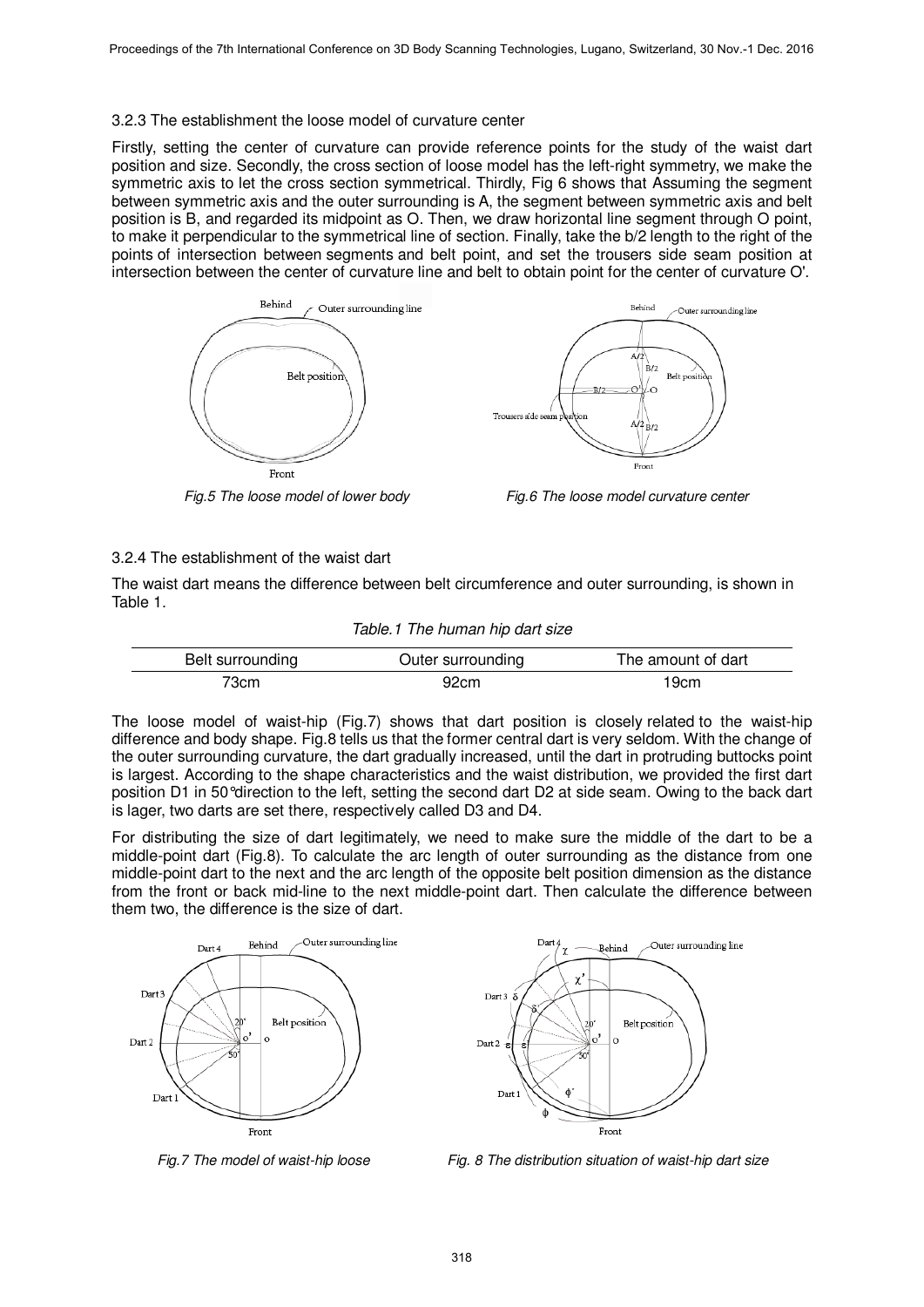Besides the dart position and size effect on trouser' fit, the dart length can also effect on the waist-to-hip of trouser' fit. The set of dart length can not over the bulging position of waist-down position. The dart length of front piece is about five-seven centimeters not over the abdominal lordosis point. The curvature from waist line to hip ling at the part from side seam to back median. So the dart length of back piece is about eight-ten centimeters and can not over the side bulging position.

### **3.3 Drawing the basic structure of trousers**

In summary, we combine the upper crotch pattern and dart pattern to get the pants' basic upper crotch pattern. Let the lowest point of crotch arc line to be point G. We drew a horizontal line to be horizontal crotch line across the point G. The horizontal crotch width is the distance from BH to FH as R. R1 and R2 stand for front horizontal crotch width and back horizontal crotch width. Let the ratio of them R1 and R2 to be two, as  $R1/R2=2$  (Fig.9)



*Fig.9 The trouser seat model*

### **3.4 The establishment model of the lower crotch structure**

The lower crotch structure is the part under crotch, include the crotch line, middle crotch line and bottom line. It can divide pants into two ways, one is fit pants, loose pants and looser pants by loose quantity. One is short type, medium long type and long type. The shape of trouser leg is influenced by crotch width, lower crotch angle and some other structure elements such as crotch size and trouser leg size. Lower crotch design is concerned about horizontal crotch line, middle crotch line and bottom line related to ergonomics. The knee surrounding corresponds to the position of middle crotch, the size of it is concerned about loose. We do trousers shape research according to study the shape of trouser medium crotch.

According to the characteristics of leg, the trousers carry on structure researching and designing profile in the fork of leg width, and the following is straight. Increase the amount of 4cm loose on the original knee, the size is the final of leg width. Meanwhile, considering the trousers movement comfort and Shaping the modeling of the leg good effect, the leg width position overall raise up three centimeters, feet mouth design is unchanged, it's the same size with leg width. Table 2 shows the size after Adding amount of loose on trousers.

| Table.2 The main parts size of base type trousers (Unit: cm) |  |  |
|--------------------------------------------------------------|--|--|
|--------------------------------------------------------------|--|--|

| Trousers length | Width length | Crotch line | Middle crotch line | Bottom line |
|-----------------|--------------|-------------|--------------------|-------------|
| 00              |              |             | 40                 | 40          |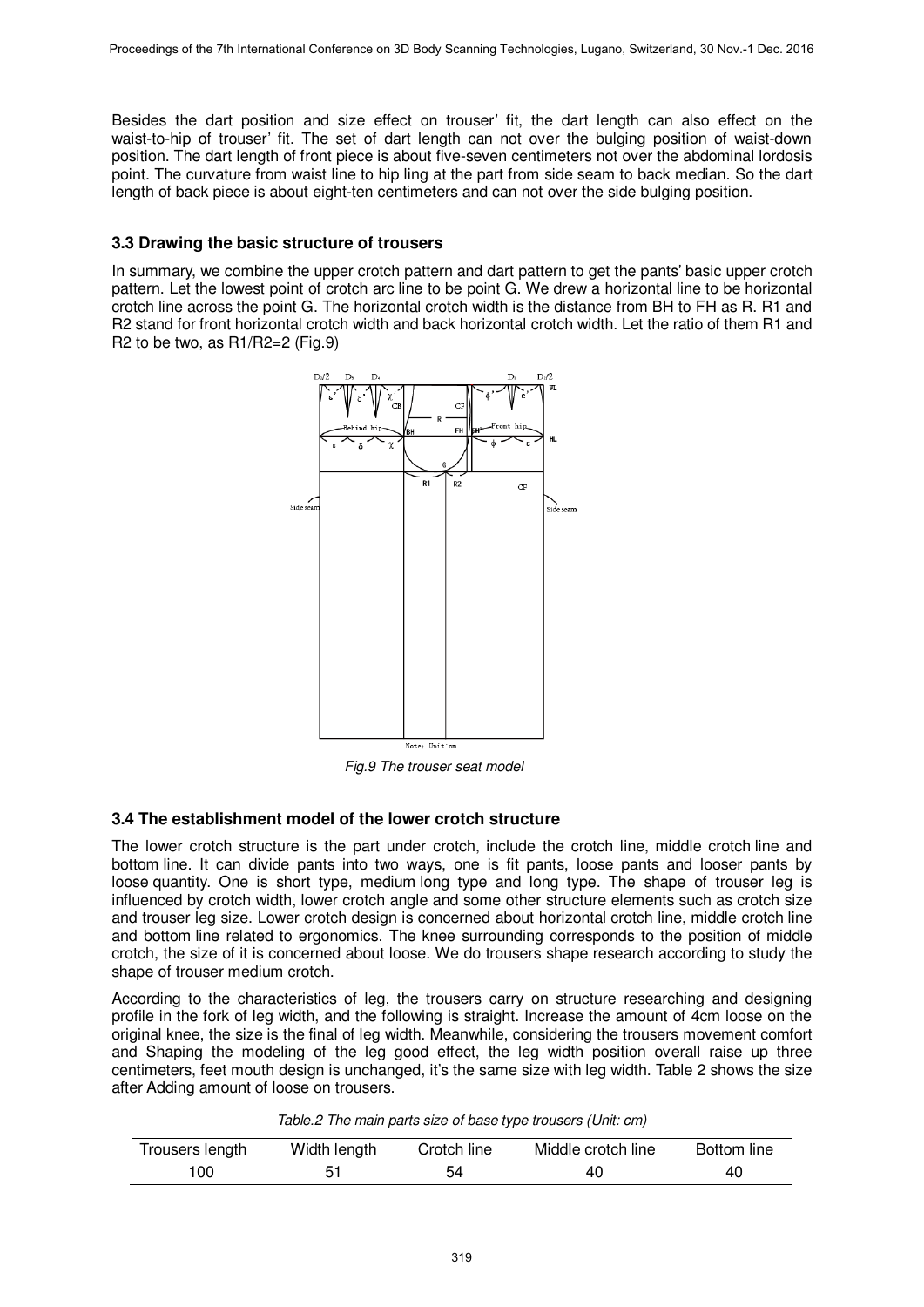#### **3.5 The position establishment of leg width dart**

In order to achieve the strong three-dimensional sense of trouser style, the difference size between crotch line and middle crotch line is said to be dart in the leg width. The method is consistent with the way of waist-hip dart researching, it mainly based on reducing dart principles to study the the leg shape on the basis of leg model, dart position and size. Fig.10 demonstrates the two section of crotch line and middle crotch line in 3dmax software. Fig.11 shows that the dart distribution ratio is determined by the difference of each part corresponding arc length.





*Fig.10 The sectional coincidence diagram of crotch line and middle crotch line* 

*Fig.11 The sketch map of setting the middle crotch line dart position and distribution dart* 

#### **3.6 Drawing the outline structure of trousers**

Fig.12 shows the the sketch map of the men's trousers contour structure basic type is established by mixing together the crotch curve model, the seat model and inside leg model based on 3d body data in Southwest area,



*Fig.12 The model of men's trousers contour structure basic type in Southwest area*